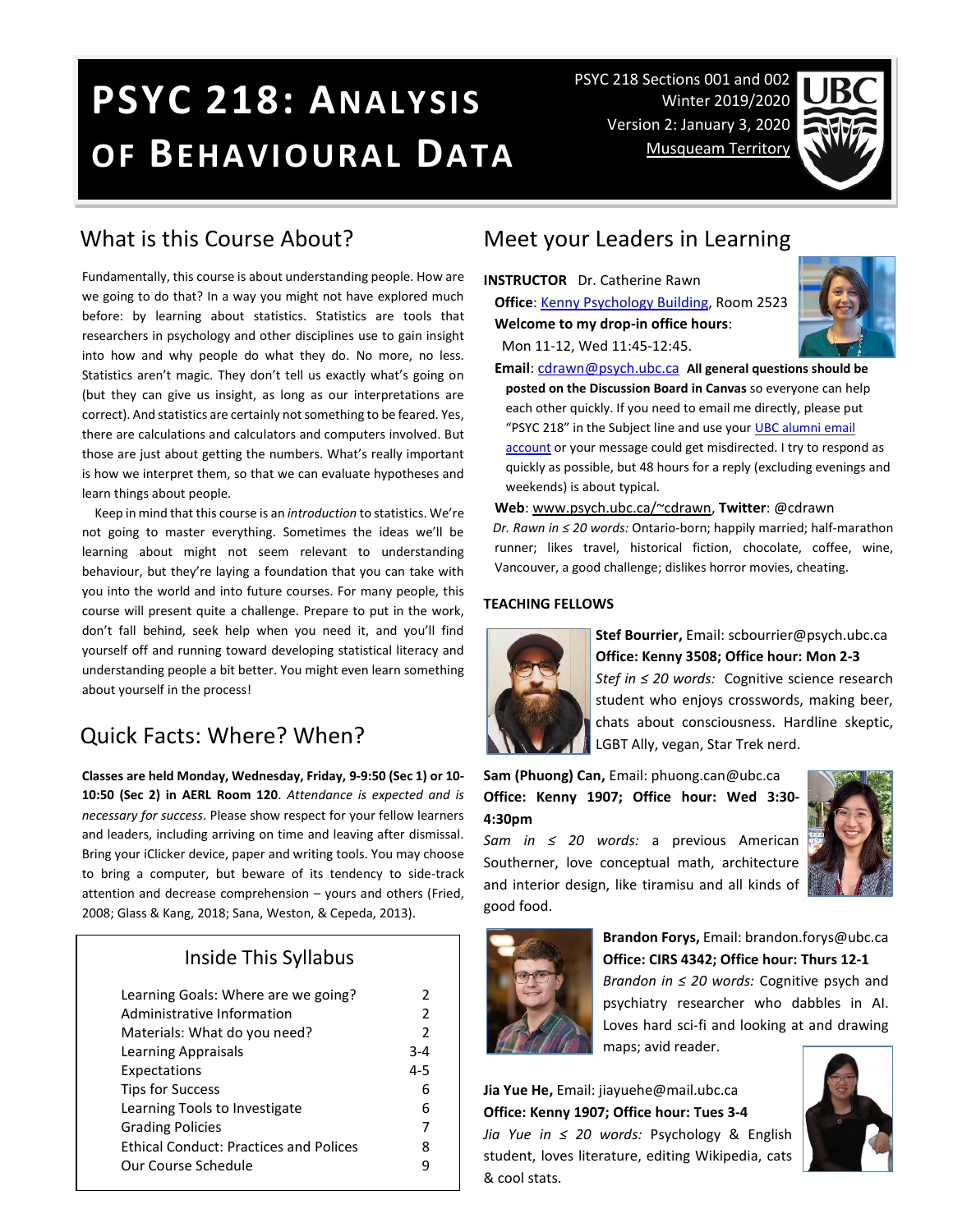# Learning Goals: Where are We Going?



I designed this course with specific goals in mind to keep all of us focused throughout the term. By the end of this course, you should be able to...

- 1. Compare, contrast, and critique descriptive statistics (including effect size) versus inferential statistics (Null Hypothesis Significance Testing method).
- 2. Calculate, by hand and using computer software, a variety of statistics commonly used in psychology (e.g., correlation, regression, z-scores, *t*-tests, ANOVA).
- 3. Choose and apply the appropriate statistic to analyze a dataset, when provided with a study's design and a researcher's purpose.
- 4. Interpret what the statistics you calculate mean about the variables and the hypothesis.
- 5. Evaluate others' interpretations of statistical analyses.
- 6. Discuss the strengths and weaknesses of various statistical tests, and the NHST framework broadly.
- 7. Define and discuss the relationships among major statistical concepts (e.g., alpha, effect size, power, sample size).
- 8. Appreciate the value of developing statistical literacy.

**INTEGRATION OF COURSE IN CURRICULUM** This course requires successful completion of Psyc 217 Research Methods and declaring a major in Psychology, Cognitive Systems, or Speech Sciences. It is a requirement for the BA Psychology major, and is a prerequisite for Honours and Psyc 359 (advanced statistics).

**CONSIDERING WITHDRAWING?** This is an intense course. If you find yourself unable to handle the demand at this time, I encourage you to talk to me. Check [these dates](http://www.calendar.ubc.ca/vancouver/index.cfm?page=deadlines) to find out whether/when withdrawing will affect your transcript.

## Materials: What Do You Need?

You'll need 7 materials to set yourself up for success.

**1. TEXTBOOK** Nolan, S. A., & Heinzen, T. E. (2019). *Essentials of Statistics for the Behavioural Sciences,* **(4 th Ed.).** New York, NY: Worth. The looseleaf and ebook versions are available from the bookstore, and come with access to the **(optional but recommended) Launchpad study tool, which you can try out for 3 weeks for free ([select "I need to pay later"](https://www.macmillanhighered.com/launchpad/nolanessentials4e/11214086))**. Various options are available [directly from the publisher's website](https://store.macmillanlearning.com/ca/product/Essentials-of-Statistics-for-the-Behavioral-Sciences/p/1319143636?searchText=susan%26%23x20%3bnolan). Nolan & Heinzen (2016). *Essentials of Statistics for the Behavioural Sciences,* (3rd Ed.) will also work for this course. But no other textbooks will.

**2. LAB GUIDE** Cuttler, C. (2014). *A student guide to SPSS* **(2nd Edition), including download code for SPSS Student Version 22 or 24.** This guide is available to purchase (\$46.20US) as an ebook from https://he.kendallhunt.com/product/studentguide-spss or in physical form at the bookstore (with an access code to download SPSS). Notes: the older edition refers to a much older edition of SPSS software and is less helpful; **used access codes will not work.**

The Cuttler lab guide will be indispensable when it comes to completing the assignments throughout this course. Install SPSS on your computer ASAP as some students have had problems installing it in the past. If you choose to access SPSS some other way and/or in some other version, *do not expect us to be able to help you with it.*

**3. BASIC CALCULATOR** Bring a basic, non-programmable calculator to every class and to all tests. It should be able to do squares and square roots; that's the fanciest calculation ability you'll need [\(here's an example](https://www.staples.ca/en/Staples-BD-107i-10-Digit-Scientific-Handheld-Calculator/product_506594_1-CA_1_20001) for \$7.99 from Staples).

**4. CANVAS COURSE WEBSITE** [canvas.ubc.ca.](https://canvas.ubc.ca/) Keep organized here. Find *weekly announcements,* **learning objectives before** and **PowerPoint slides after class**, **discussion threads**, , **forms**, **submit assignments,** your **grades**, calendar to sync, and links and instructions for all other websites**. Rather than emailing questions to the teaching team, please post your questions in the discussion threads here.** Log in often using your CWL.

**5. COGLAB 5.0** is the tool used across all PSYC 218 sections to generate Assignment data. An access code is available here [www.nelsonbrain.com/webapp/wcs/stores/servlet/en/micr](http://www.nelsonbrain.com/webapp/wcs/stores/servlet/en/micrositesca/UBC-PSYC218) [ositesca/UBC-PSYC218](http://www.nelsonbrain.com/webapp/wcs/stores/servlet/en/micrositesca/UBC-PSYC218) for \$24.99. Once you have an access code, use the instructions on Canvas to register in our course on CogLab. Please use the same first and last name as your official UBC registration.

**6. iClicker.** Communicate and engage during every class using an iClicker, which can be purchased at the bookstore, used or new. You must REGISTER YOUR iClicker *on our Canvas course website* to receive the points you earn in class. (There is an app version but it is not supported in this course. Former students reported being distracted by having their mobile device out during class, and it doesn't work as reliably.)

**7. G\*Power.** Download free [http://www.gpower.hhu.de/.](http://www.gpower.hhu.de/)

*Financial Hardship:* If you are experiencing serious financial hardship and are unable to purchase some or all of the required materials, please come see me and I'll do my best to set you up with at least some of what you need. The text is also on course reserve from Koerner library (well, it should be – *let me know if it's not*)*.* SPSS is also available in the Buchanan drop-in computer labs. Please check th[e room schedule.](https://isit.arts.ubc.ca/buchanan-b121-drop-in-lab/)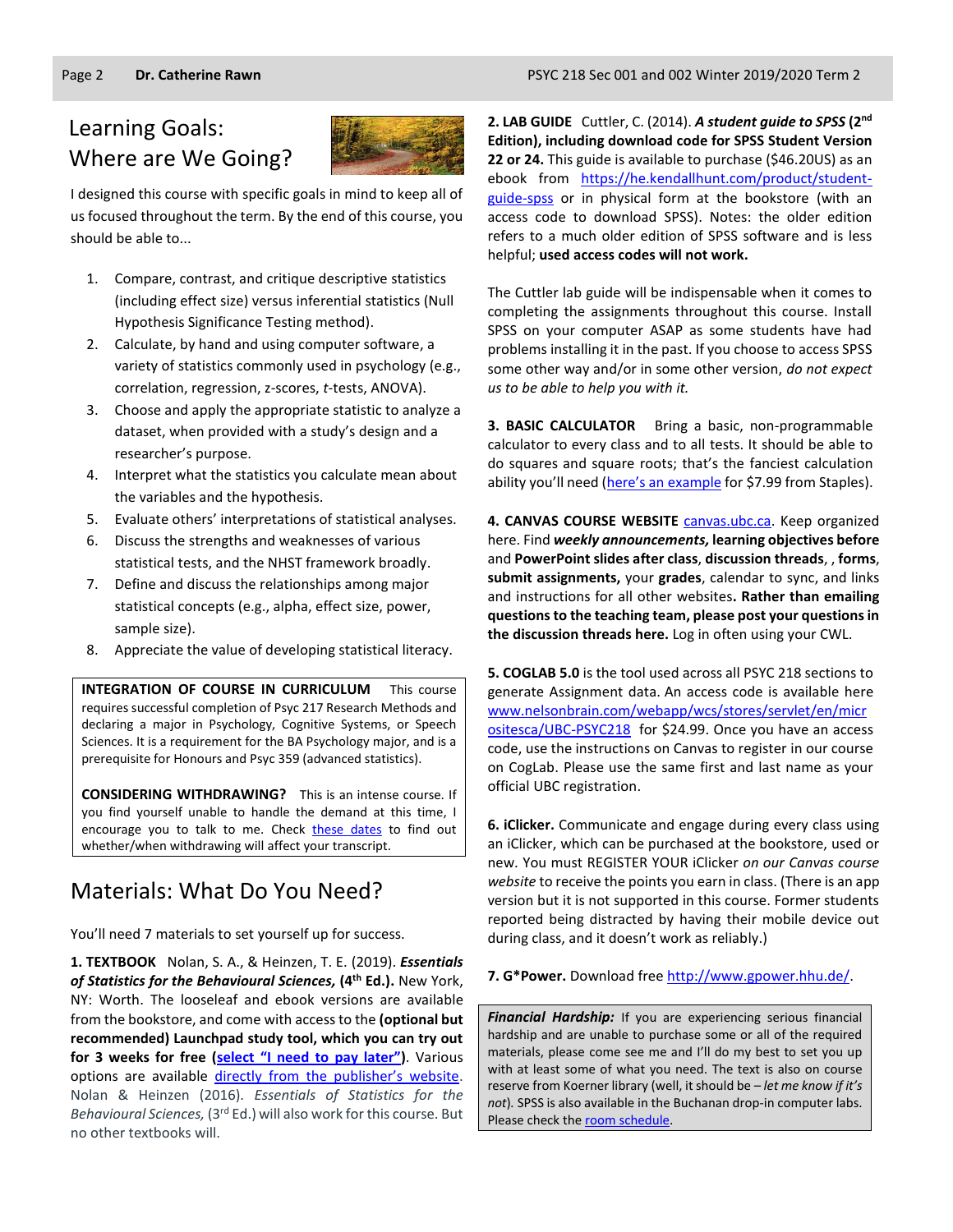

# Learning Appraisals: How Will We Know If We Have Met Our Goals?

| <b>Learning Appraisal Activity</b> | <b>Points</b> | <b>Dates</b>                                                   |
|------------------------------------|---------------|----------------------------------------------------------------|
|                                    | to Earn       |                                                                |
| Two-Stage Tests (12% x 3)          | 36%           | January 24, February 26, and March 23                          |
| <b>Cumulative Final Exam</b>       | 34%           | During exam period as scheduled by registrar                   |
| Assignments (4% x 6)               | 24%           | Due on Canvas on Wednesdays February 5, February 19, March     |
|                                    |               | 11, March 25, and Friday April 10 (Assignments 5 + 6 combined) |
| In class participation (iClicker)  | 3%            | Continuous                                                     |
| Research Experience Component      | 3%            | Complete by the last day of class                              |
| (Human Subject Pool Participation) |               |                                                                |
| Points Available for you to Earn   | 100%          |                                                                |

**TWO-STAGE TESTS (3 x 12%) AND TWO-STAGE CUMULATIVE FINAL EXAM (34%)** All tests will consist of a mix of multiple-choice and short answer/calculation questions. **You will be challenged to push beyond memorization of facts and to integrate and apply course material.** Research shows greater long term retention with multiple testing—not just studying—opportunities (Roediger & Karpicke, 2006). Therefore, to best prepare you to apply course material in the future, **the final exam is cumulative.**

*What is a 2-Stage test?* In class, take the test on your own, then immediately get into a team and retake it together so you have the chance to discuss and debate answers. Sit near the people you want to work with, or join a group spontaneously. Individual tests will count for 90% of your test score, and team tests will count for 10%. In the rare case where an individual score is higher than that person's team score, the individual score will count for the full 100%.

*Why 2-Stage tests?* Data show this test format helps students learn and engage in courses (Gilley & Clarkston, 2014). It provides you with immediate feedback while you still remember the test questions. See my [blog post](http://blogs.ubc.ca/catherinerawn/2014/07/22/two-stage-exam-introduction-and-resources/) or Rawn, Ives, & Gilley (2019) for more references and a lengthier rationale: [http://ow.ly/ztdv6.](http://ow.ly/ztdv6)

**PARTICIPATION (3%)** Your participation will be evaluated in class by responding to **iClicker** questions, and outside of class by discussion on **Canvas**. At the end of the course, all points you earned via iClicker for just answering questions (participation) and getting them correct will be added together. In each class period, earn a maximum of two points by **answering at least 75% of the iClicker questions (1 point) and any one of those correctly (1 point).** To earn 3% toward your course grade, earn full marks **for at least 90% of the classes** during the term. Outside of class, meaningful engagement on **Canvas** may also be considered (e.g., if your final mark falls just below the next grade).

**RESEARCH EXPERIENCE COMPONENT (3%)** As part of this course, you will be asked to spend **three hours participating in psychology studies** through the Department of Psychology's Human Subject Pool (HSP) system. The REC is designed to help you learn more about psychology and how research is conducted by providing you with first-hand experience with psychological research. As **an alternative to participation in subject pool studies you may choose to fulfill the required REC by completing three library writing projects**, for which you read and summarize a research article; each article summary counts as one hour of research participation. Study sign-ups and details about the alternative assignment are posted on [https://psych.ubc.ca/undergraduate/human-subject](https://psych.ubc.ca/undergraduate/human-subject-pool/)[pool/](https://psych.ubc.ca/undergraduate/human-subject-pool/) (see the *HSP Information for Participants* document). **The REC is worth 3% of your course grade: 1 hour of participation or 1 article summary = 1% x 3.**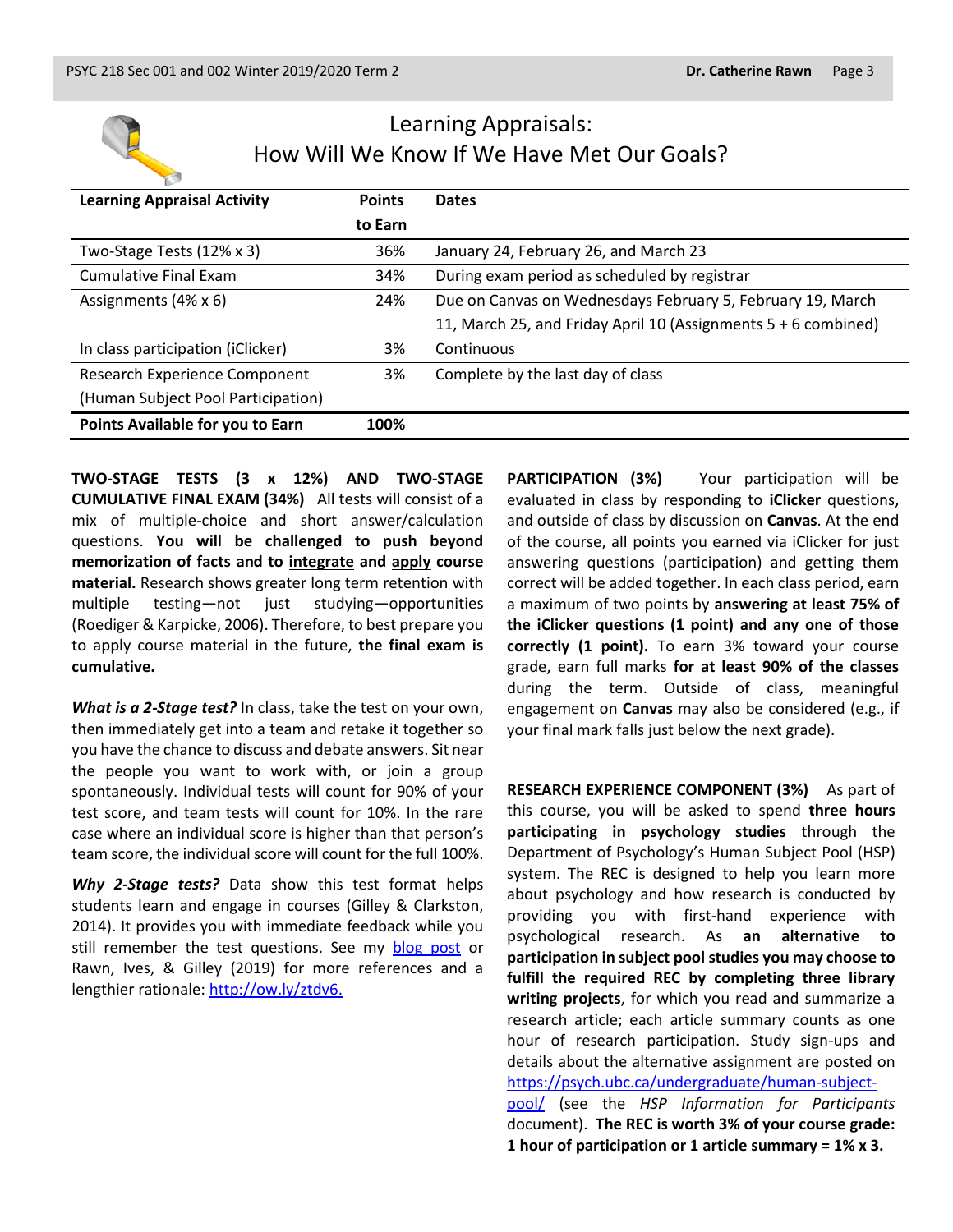### Learning Appraisals, Continued

**ASSIGNMENTS (6 x 4%)** Like in all sections of this course, six lab assignments spread across the term will give you practical experience analyzing data using SPSS (a commonly used statistical software package; see Davidson et al., 2019) and reporting the results. Note that Assignments 5 and 6 will be combined at the end of the course. Each lab assignment has three components. Consult the Course Schedule on the last page of this syllabus and due dates set in Canvas. It is possible these dates could change. You are responsible for coming to class, checking Canvas, and finding out about any changes.

**(1) CogLab or Survey**. You will be asked to spend 10-30 minutes competing an online experiment or survey. This step will allow us to generate a dataset the class will use for the assignment, and will help you develop a deeper understanding of data analysis and interpretation because you have experienced the study as a participant. *These are always due on Mondays at the start of class. Check the Course Schedule for specific dates.*

*You will lose ¼ (25%) of your assignment grade (i.e., 1% of your final course grade) for each CogLab or Survey you do not complete by the due date and time.* **See Canvas for links to the CogLab experiments and survey.** You will not be able to make up lost marks because of failure to complete a component on time. (See Procedures on the next page for what to do in extenuating circumstances.)

**(2) Student Guide to SPSS and In-Class SPSS Labs.** It is important to read the appropriate chapter(s) for each lab assignment in Cuttler's *A Student Guide to SPSS (2nd edition)*, to be announced on Canvas and in class. These chapters provide detailed information about how to perform all the SPSS functions you will need for the assignments, including screen shots from SPSS. Five times during the term, class time will involve hands-on demonstrations of how to use SPSS for the upcoming assignment. Bring (or share) an SPSSenabled computer.

**(3) Lab Assignment.** After each in-class SPSS demonstration, I will post an assignment for you to complete on your own time. All assignments will be posted on Canvas, where you will submit them. The assignments will require you to analyze and interpret the data from one of the CogLab or Surveys our class has generated. You will have about 1.5 weeks to complete each assignment. Check the Course Schedule for specific due dates.

*You will lose 1/8 (12.5%) of your assignment grade (i.e., 0.5% of your final course grade) for each day your assignment is late.* Late assignments will not be accepted after 7 days. (See Procedures on the next page for what to do in extenuating circumstances.)

Lab assignments must be completed independently. You are encouraged to meet with your Teaching Fellows during their office hours if you require assistance with the assignments. You may also use the discussion boards on Canvas to discuss with your Teaching Fellows and peers any issues you encounter while completing the assignments. Although you may ask for assistance, *you must complete the analyses and write-ups on your own. You may not share your work with other students or use another student's work.*

### Expectations and Course Policies

UBC provides resources to support student learning and to maintain healthy lifestyles but recognizes that sometimes crises arise and so there are additional resources to access including those for survivors of sexual violence. UBC values respect for the person and ideas of all members of the academic community. Harassment and discrimination are not tolerated nor is suppression of academic freedom. UBC provides appropriate accommodation for students with disabilities and for religious and cultural observances. UBC values academic honesty and students are expected to acknowledge the ideas generated by others and to uphold the highest academic standards in all of their actions. Details of the policies and how to access support are available here [\(https://senate.ubc.ca/policiesresources-support](https://senate.ubc.ca/policiesresources-support-student-success)[student-success\)](https://senate.ubc.ca/policiesresources-support-student-success)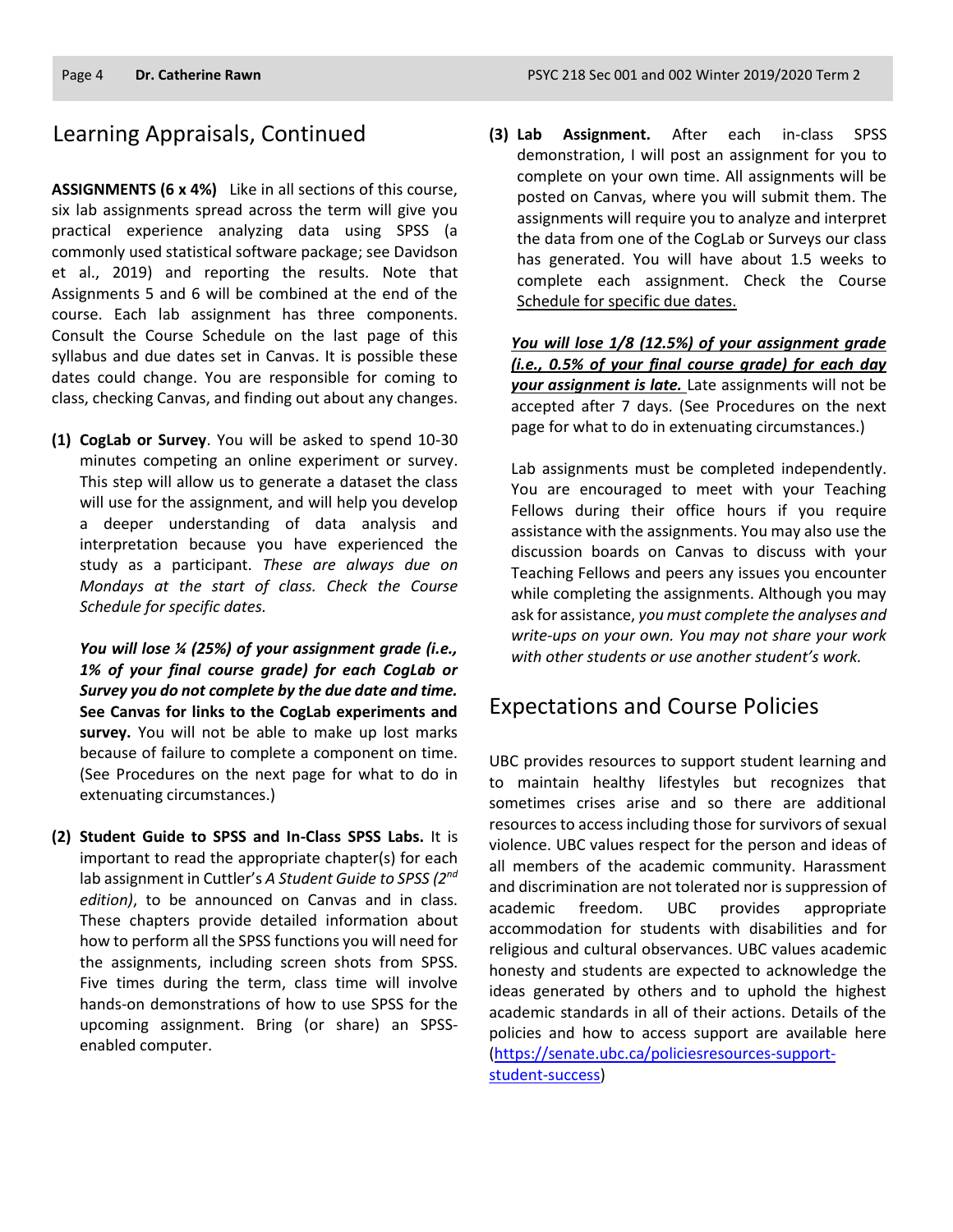### Expectations and Course Policies, Cont

#### *What We Expect from You*

**ATTEND CLASS** Please come to every class prepared to participate in your learning. Bring your iClicker device, paper and writing tools (in addition to a laptop, if you choose to bring one; but consider Fried, 2008; Glass & Kang, 2018; Sana et al., 2013), and an open mind. *If you must miss class,* you are responsible for obtaining missed notes and important announcements. You will not be able to regain participation points for missed classes.

**FOLLOW THESE PROCEDURES IF YOU EXPERIENCE AN EXTENUATING CIRCUMSTANCE THAT PREVENTS YOU FROM SUBMITTING WORK ON TIME OR WRITING A TEST** I (Dr. Rawn) will consider make-up tests and deadline extensions under extenuating circumstances such as severe illness. **If you miss marked coursework** *for the first time* (assignment, exam, presentation, participation in class) and the course is still inprogress, immediately (as soon as possible) submit a [Student](https://students-2016.sites.olt.ubc.ca/files/2019/09/Student-Self-Declaration-Form-1.6-Arts.pdf)  [Self-Declaration](https://students-2016.sites.olt.ubc.ca/files/2019/09/Student-Self-Declaration-Form-1.6-Arts.pdf) to me so that your in-term concession case can be evaluated. *Please follow the links in that form for definitions of extenuating circumstances.*

**If this is** *not the first time* **you have requested concession or**  classes are over, fill out Arts Academic Advising's online [academic concession form](https://students.air.arts.ubc.ca/academic-concession-form/) immediately, so that an advisor can evaluate your concession case. If you are a student in a different Faculty, please consult [your Faculty's webpage on academic](https://students.ubc.ca/enrolment/academic-learning-resources/academic-concessions)  [concession,](https://students.ubc.ca/enrolment/academic-learning-resources/academic-concessions) and then contact me where appropriate.

**Note regarding final exams:** If you have 3 or more exams scheduled to *start and finish* within 24 hours you may request to write the second exam on a different day. However, you must give the instructor of the second exam one month notice.

**PARTICIPATE** Success in this class depends upon your active participation. **I will ask you to do only those activities that I believe will help you learn**. Class time is designed to mix lecturebased explanations of course material with demonstrations, pair and small group discussions, large group discussions, writing, iClicker questions, and feedback. Come ready.

**TREAT OTHERS RESPECTFULLY** You are expected to treat all classmates, teammates, instructor, and Teaching Fellows, with respect in and out of the classroom, face-to-face and in writing (e.g., on email). This includes arriving on time and minimizing distractions for other students.

**ACT ETHICALLY** You are responsible for your own learning. Cheating of any kind will **not** be tolerated, including dishonest use of iClicker (e.g., entering responses for an absent classmate) and copying other's work. See the syllabus section on *Ethical Conduct* for more information.

**SHARE CONSTRUCTIVE FEEDBACK** We invite you to share your ideas and suggestions with us, particularly about things we are able to change, and be open to working together to make this course a positive experience for all of us.

**USE ELECTRONICS IN THE CLASSROOM RESPONSIBLY** You may choose to use electronic devices to support your learning—not distract from it. Please see the Announcement on Canvas for further information.

#### *What You Can Expect from Us*

**BE AVAILABLE** We are here to help you and your classmates in your choice to succeed. Visiting us in person is typically more effective than email for clearing up questions. If our office hours absolutely cannot work for you, respectfully email us a few time and day options to make an appointment. Because of our class size, there may be limits on the number of appointments possible.

**POST SOME MATERIALS ONLINE** PowerPoint slides and handouts will be available *after* class on our course Canvas site. Learning Objectives will be available there before class. Slides cannot be posted before class because they will undermine iClicker questions and reduce by ability to be responsive to what happens in class. Moreover, data shows that having notes in advance rather than after class does not influence performance (Babb & Ross, 2009).

**CONSIDER RE-GRADE REQUESTS** If you feel strongly that any test or assignment question was graded unfairly, please submit the **Re-Grade Request Form** available on Canvas. You must submit the form within 2 weeks of the date grades were made available on Canvas. I will consider your request carefully and will respond via email in approximately one week of receiving it. Re-grading may result in an increase or decrease. That regrade is final.

**PROVIDE FEEDBACK** We will endeavour to provide you with feedback on learning appraisals as promptly and as with as much detail as possible, given the size of our class.

**ACT RESPECTFULLY & ETHICALLY** At all times, we aim to treat each of you with respect, and to make all course decisions with the highest standard of ethics in mind. If you feel you are being treated unfairly or disrespected by us or a classmate, we invite you to talk to us so we can sort out the issue together. To be clear: such a discussion would not impact your grade.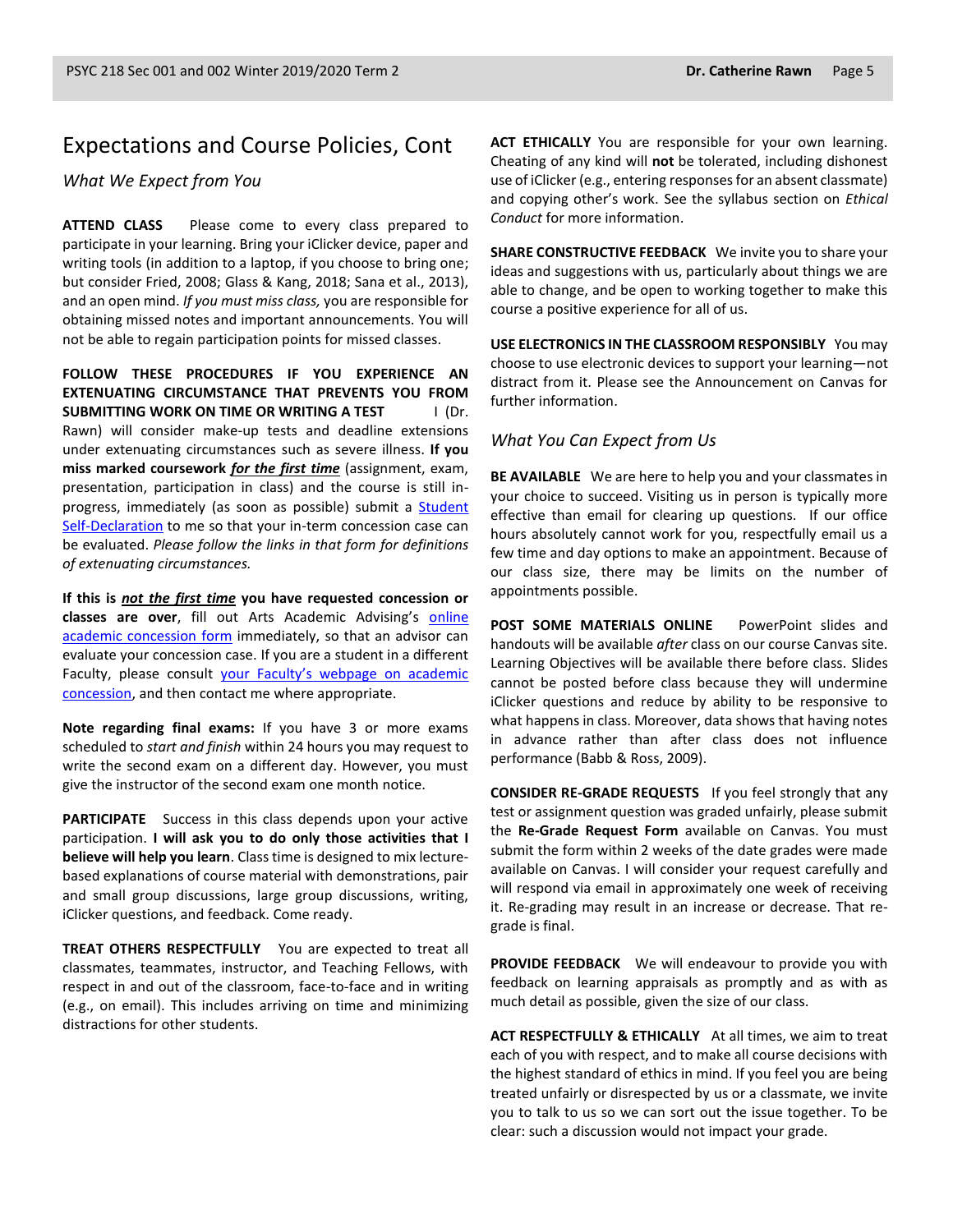### Tips for Success: Choosing to Learn!

I believe you can master this course material, *if you consistently choose to put in the effort required to do so.* Here's a rough guideline for how much time you should be spending on this course this year: **3-5 hours out of class for every 1 hour in class.** Note that some people will need more time than this.

What can you do *in class*?

- **Take notes** about what's being discussed, using what's on the slides to guide and organize your notes. (Don't just copy down what you see on the slides; you'll get those words later!).
- **Keep focused**. For example, avoid bringing a computer (or sitting behind someone else's) if it will be a distraction for you. Get adequate sleep and nutrition.
- **Actively participate in activities, demonstrations, and discussions; thoughtfully answer iClicker questions**. The point of all of these is to help you think about the material so you can master it and make it meaningful for your life.
- **Ask questions**. Be brave! If you would like clarification or are interested in how a concept connects or applies in some way… ask it!

What can you do during those 9-15 hours per week you spend on this course *outside class?*

- **Complete Assignments.** It might feel like assignments are an extra task, but completing them *is studying!* You need to link concepts together and apply them to real examples. You need to calculate and explain and interpret the results you find using our course material. What could be a better way to study?
- **Add to your class notes.** Fill in any missing gaps before you forget! Integrate your notes with the slides posted on our Canvas course website. *Build your notes so you can use them to study later.*
- **Come to office hours and post questions and answers on Canvas.** Get to know your Leaders in Learning, ask questions about course material, and find out more about psychology and statistics.
- **Prepare for the next deadline.** There are many components and deadlines to track. Stay organized and plan ahead to set yourself up for success.
- **Actively read the text**. For example, convert section headers into questions to help you identify the most important points to write. Take every chance to test yourself (Bjork & Bjork, 2011). For example, complete "Practice Problems," "Questions and Problems," and quiz yourself on the "Important New Terms." After each chapter, close your book and freely recall everything you can remember, then go back and check what you got and what you missed (Karpicke & Blunt, 2011). *Build your notes so you can use them to study later.*

• **Test yourself using learning objectives from class and the text**. What should you be able to do with the course material? Learning objectives are meant to help you answer this question so you can study more effectively.

# Learning Tools to Investigate



I encourage you to take responsibility for your learning and check out what these resources have to offer.

**ONLINE STATISTICS RESOURCES** Psychology doesn't own the topic of statistics. Many resources exist online to help people better understand statistics. The videos linked here [https://www.learner.org/courses/againstallodds/unitpages](https://www.learner.org/courses/againstallodds/unitpages/index.html) [/index.html](https://www.learner.org/courses/againstallodds/unitpages/index.html) might not use examples from psychology directly, but they might be helpful for you to understand some concepts in our course.

**TIME MANAGEMENT** Search online for productivity and project management tools/apps (e.g., [trello.com,](http://trello.com/) [www.rescuetime.com/,](http://www.rescuetime.com/) [todoist.com\)](https://todoist.com/). Try planning time to complete papers with [assignmentcalculator.library.ubc.ca.](http://assignmentcalculator.library.ubc.ca/)

**UBC ACADEMIC REGULATIONS** Information about academic regulations, course withdrawal dates and credits can be found in th[e University Calendar.](http://students.ubc.ca/calendar/academicyear.cfm)

**LEARNING COMMONS** is UBC's online hub for study and research support. This interactive website provides you with a wealth of academic resources, from tutoring and workshops to study groups and online technology tools. It also offers plenty of information on a variety of academic topics, and links to nearly all of the academic resources offered at UBC. Make the Learning Commons your first stop for all things academic! [http://learningcommons.ubc.ca](http://learningcommons.ubc.ca/)

**ACADEMIC ACCOMMODATIONS** Academic accommodations help students with a disability or ongoing medical condition overcome challenges that may affect their academic success. Students requiring academic accommodations must register with the Centre for [Accessibility,](https://students.ubc.ca/about-student-services/centre-for-accessibility) which will determine that student's eligibility for accommodations in accordance with [Policy 73: Academic](https://universitycounsel.ubc.ca/files/2019/02/policy73.pdf)  [Accommodation for Students with Disabilities.](https://universitycounsel.ubc.ca/files/2019/02/policy73.pdf) Your instructor may consult with the Centre for Accessibility should the accommodations affect the essential learning outcomes of a course. **Meet with Dr. Rawn as soon as possible to discuss accommodation options for the twostage exams.**

**TUTORS** Some students who have done well in this course in the past are serving as tutors for hire. More information will be available in the first few weeks of class.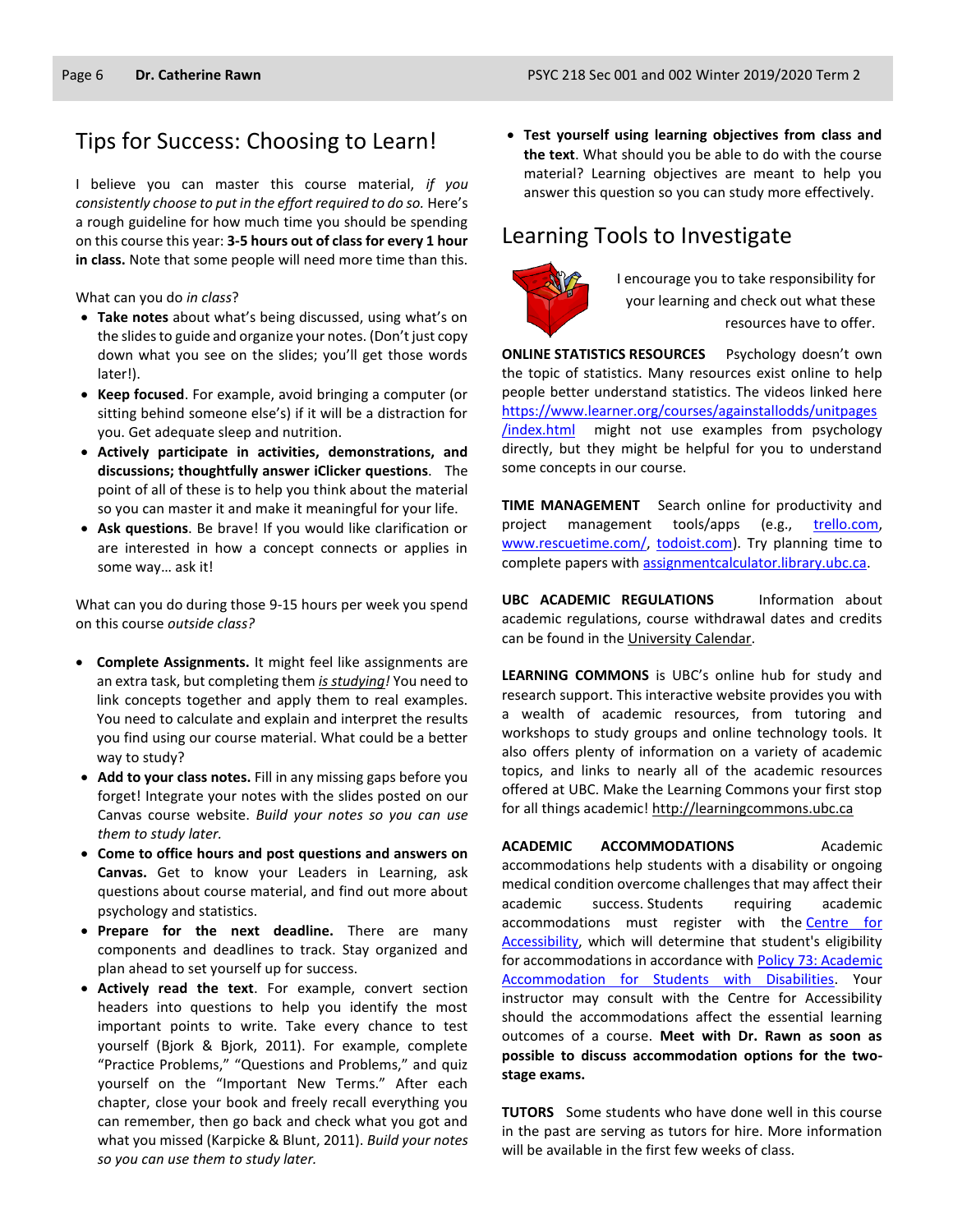### Psychology Department Grading Policies

*To meet department policy, the typical student demonstrating adequate performance on learning appraisals will earn around 63-67% in this course.* 

#### *Read on for details.*

In order to reduce grade inflation and maintain equity across multiple course sections, all psychology courses are required to comply with departmental norms regarding grade distributions. According to departmental norms, the average grade in a 100- and 200-level Psychology courses are 67 for an exceptionally strong class, 65 for an average class, and 63 for a weak class, with a standard deviation of 14. The corresponding figures for 300- and 400-level classes are 70, 68, and 66, with a standard deviation of 13. **Scaling** may be used in order to comply with these norms; grades may be scaled up or down as necessary by the professor or department. Grades are not official until they appear on a student's academic record. You will receive both a percent and a letter grade for this course. At UBC, they convert according to the key below:

| A+        | 90-100% | C+ | 64-67%    |
|-----------|---------|----|-----------|
| A         | 85-89%  | C  | 60-63%    |
| А-        | 80-84%  | C- | 55-59%    |
| $B+$      | 76-79%  | D  | 50-54%    |
| B         | 72-75%  |    | $0 - 49%$ |
| <b>B-</b> | 68-71%  |    |           |



You are earning a degree at a highly reputable postsecondary institution. Therefore, criteria for success are high. The following guidelines broadly characterize the kind of work that is generally associated with the main grade ranges. These characteristics help to put the Psychology Department Grading Policies into context. Note that adequate performance is in the C range, which is the typical class average.

**A RANGE:** *Exceptional Performance.* Strong evidence of original thinking; good organization in written work; capacity to analyze (i.e., break ideas down) and to synthesize (i.e., bring different ideas together in a coherent way); superior grasp of subject matter with sound critical evaluations; evidence of extensive knowledge base.

**B RANGE:** *Competent Performance.* Evidence of grasp of subject matter; some evidence of critical capacity and analytic ability; reasonable understanding of relevant issues; evidence of familiarity with the literature.

**D-C RANGE:** *Adequate Performance*. Understanding of the subject matter; ability to develop solutions to simple problems in the material; acceptable but uninspired work; not seriously faulty but lacking style and vigour.

**F RANGE:** *Inadequate Performance.* Little or no evidence of understanding of the subject matter; weakness in critical and analytical skills; limited or irrelevant use of the literature.

*Consider these characteristics when making choices about the quality of work you submit in all learning appraisals, in this and any other course.*

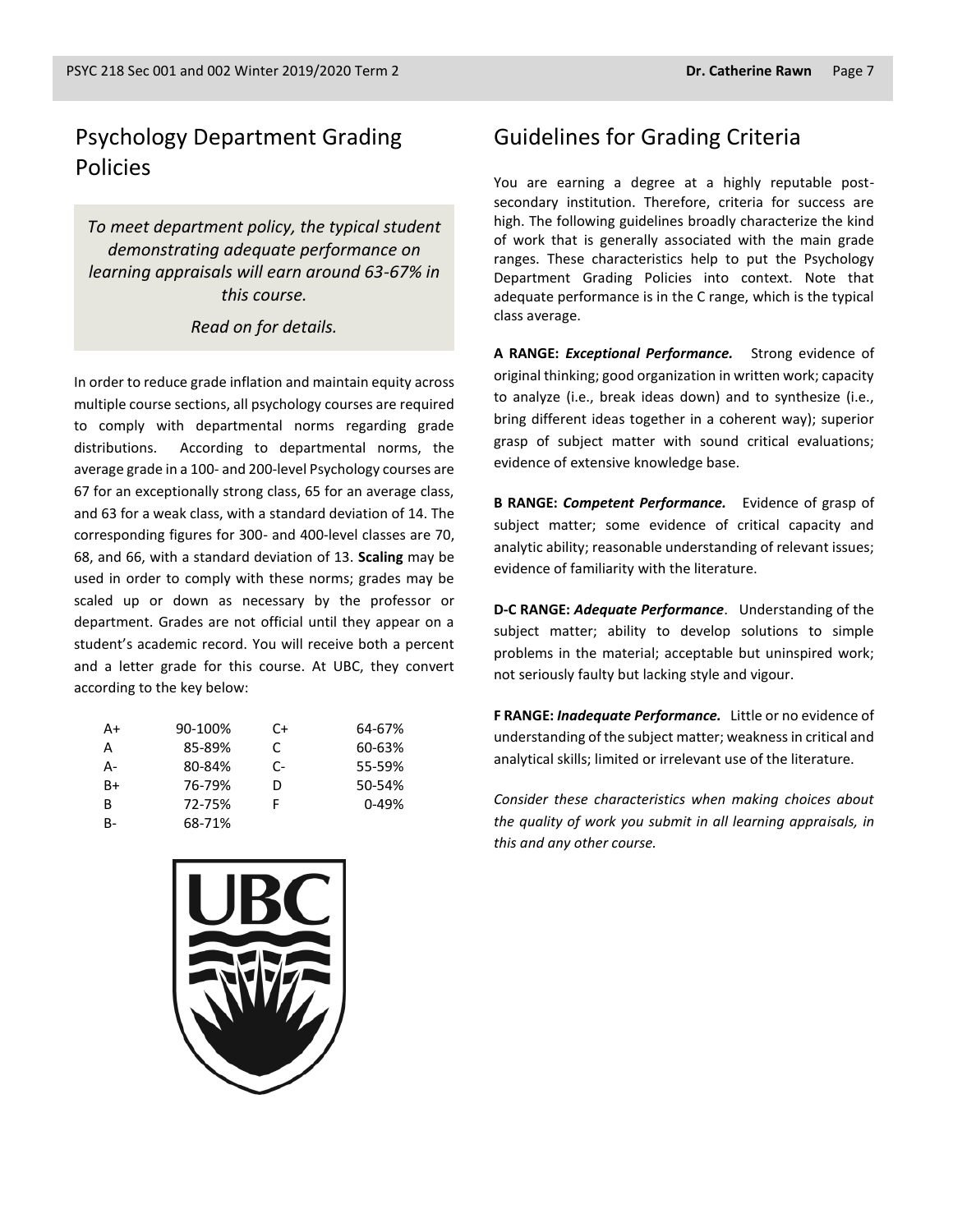### Ethical Conduct: Practices and Policies

Don't Cheat. Don't Plagiarize. It's Not Worth It. Read on for Key Definitions, Consequences, and Ways to Act Ethically

The consequences for unethical conduct are more severe than you may think: you may fail the assignment or test, you may fail the course, you may be expelled from University, and unable to attend any other postsecondary institution in the future. Think about the longterm implications of that outcome in your life.

#### **Psychology Department's Position on Academic Misconduct**

Cheating, plagiarism, and other forms of academic misconduct are very serious concerns of the University, and the Department of Psychology has taken steps to alleviate them. In the first place, the Department has implemented software that can reliably detect cheating on multiple-choice exams by analyzing the patterns of students' responses. In addition, the Department subscribes to *TurnItIn* — a service designed to detect and deter plagiarism. All materials (term papers, lab reports, etc.) that students submit for grading will be compared to over 5 billion pages of content located on the Internet or in TurnItIn's own proprietary databases. The results of these comparisons are compiled into customized "Originality Reports" containing several, sensitive measures of originality that flag instances of matching text suggesting possible plagiarism; instructors receive copies of these reports for every student in their classes.

During exams, the instructor and invigilators reserve the right to move students in their seating arrangement with no explanation provided.

In all cases of suspected academic misconduct, the parties involved will be pursued to the fullest extent dictated by the guidelines of the University. Strong evidence of cheating or plagiarism may result in a zero credit for the work in question. According to the University Act (section 61), the President of UBC has the right to impose harsher penalties including (but not limited to) a failing grade for the course, suspension from the University, cancellation of scholarships, or a notation added to a student's transcript. A more detailed description of academic integrity, including the University's policies and procedures, may be found in the UBC Calendar: Student [Conduct and Discipline.](http://www.calendar.ubc.ca/vancouver/index.cfm?tree=3,54,0,0)

#### **Why is Academic Misconduct Treated So Harshly?**

Some people don't feel like cheating on a test or taking a sentence or two from someone else's paper without citing it is a big deal. Here's a bit of insight into why we care so much. In the academic community—a community of which you are now a part—**we deal in ideas**. That's our currency, our way of advancing knowledge. By representing others' ideas in an honest way, we are (1) respecting the rules of this academic community, and (2) showcasing how our own novel ideas are distinct from but relate to their ideas. APA style gives us a formal way to indicate where our ideas end and where others' begin. **Welcome to the academic community. You are expected to act honestly and ethically, just like the rest of us.**

#### **Participating in the Academic Community Ethically**

What can you do to ensure you are acting ethically in this course? **First, recognize that all graded work in this course, unless otherwise specified, is to be original work done independently by individuals.** Although you can seek help from your TFs and peers while figuring out the lab assignments, *all assignments are to be completed independently.*

**Visit the Learning Commons' guide to academic integrity**  UBC offers an online guide to preventing unintentional plagiarism and organizing your writing. Visit [http://learningcommons.ubc.ca/resource-guides/avoiding](http://learningcommons.ubc.ca/resource-guides/avoiding-plagiarism/)[plagiarism/](http://learningcommons.ubc.ca/resource-guides/avoiding-plagiarism/)

**Do not copy and paste text** from other sources, including other people's work, even in a draft. Don't even read another person's lab assignment before completing your own, as you might unintentionally misrepresent those words as your own in a later draft (which would still qualify as plagiarism).

*In cases of lab assignments that have a high degree of overlap in their responses, both parties will be called in to explain, and both may receive a mark of zero. Cases of suspected cheating will be reported to the department and the university.*

**Keep up to date with course material and prepare well.** Avoid putting yourself in panic mode come exam and deadline time. Treat every assignment and exam as a test of *your* knowledge, without any unauthorized aids of any kind.

*If you have any questions about how to seek advice from peers without crossing the plagiarism boundary, please see your Instructor or TF before handing in your assignment.*